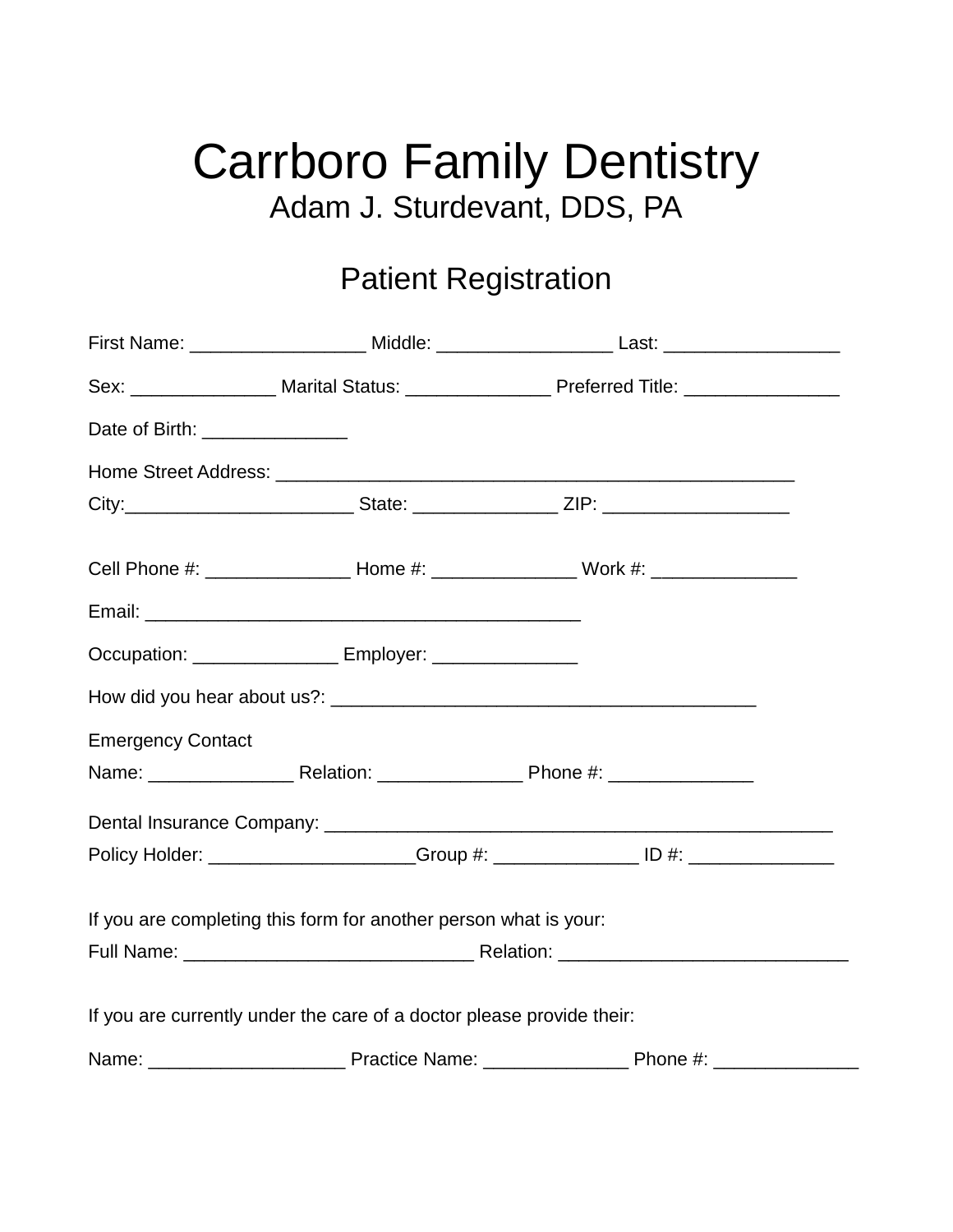## Dental History

Do your gums bleed when you floss or brush?

YES NO

Are your teeth sensitive to cold, hot, sweets, or pressure?

YES NO

Is your mouth dry?

YES NO

Have you ever had problems with previous dental treatment?

YES NO

Is your tap water supply fluoridated (and do you drink it)?

## YES NO

Are you currently experiencing dental/oral pain?

### YES NO

Do you have any click, popping, or discomfort in your TMJ/jaw joint?

## YES NO

Do you brux/grind/clench your teeth?

## YES NO

Do you have sores or ulcers in your mouth?

YES NO

Have you ever had a serious injury/trauma to your head or mouth?

### YES NO

Have you ever experienced dizziness or fainting from a medical or dental procedure?

YES NO

Do you have dental anxiety? YES NO

How many times a day do you brush? \_\_\_\_\_\_

How many times a day do you floss?

Do you have an electric toothbrush?

## YES NO

What oral care products do you use (toothpastes, mouth rinses, ulcer treatments, Waterpik, toothpicks, Proxabrush, etc.)?

\_\_\_\_\_\_\_\_\_\_\_\_\_\_\_\_\_\_\_\_\_\_\_\_\_\_\_\_\_\_\_\_\_\_\_\_

\_\_\_\_\_\_\_\_\_\_\_\_\_\_\_\_\_\_\_\_\_\_\_\_\_\_\_\_\_\_\_\_\_\_\_\_

\_\_\_\_\_\_\_\_\_\_\_\_\_\_\_\_\_\_\_\_\_\_\_\_\_\_\_\_\_\_\_\_\_\_\_\_

\_\_\_\_\_\_\_\_\_\_\_\_\_\_\_\_\_\_\_\_\_\_\_\_\_\_\_\_\_\_\_\_\_\_\_\_

\_\_\_\_\_\_\_\_\_\_\_\_\_\_\_\_\_\_\_\_\_\_\_\_\_\_\_\_\_\_\_\_\_\_\_\_ \_\_\_\_\_\_\_\_\_\_\_\_\_\_\_\_\_\_\_\_\_\_\_\_\_\_\_\_\_\_\_\_\_\_\_\_

When was your last dental visit?

Name of dentist: \_\_\_\_\_\_\_\_\_\_\_\_\_\_\_\_\_\_\_\_\_\_

Name of practice: \_\_\_\_\_\_\_\_\_\_\_\_\_\_\_\_\_\_\_\_\_

When were your last dental x-rays?

What is the reason for your visit today?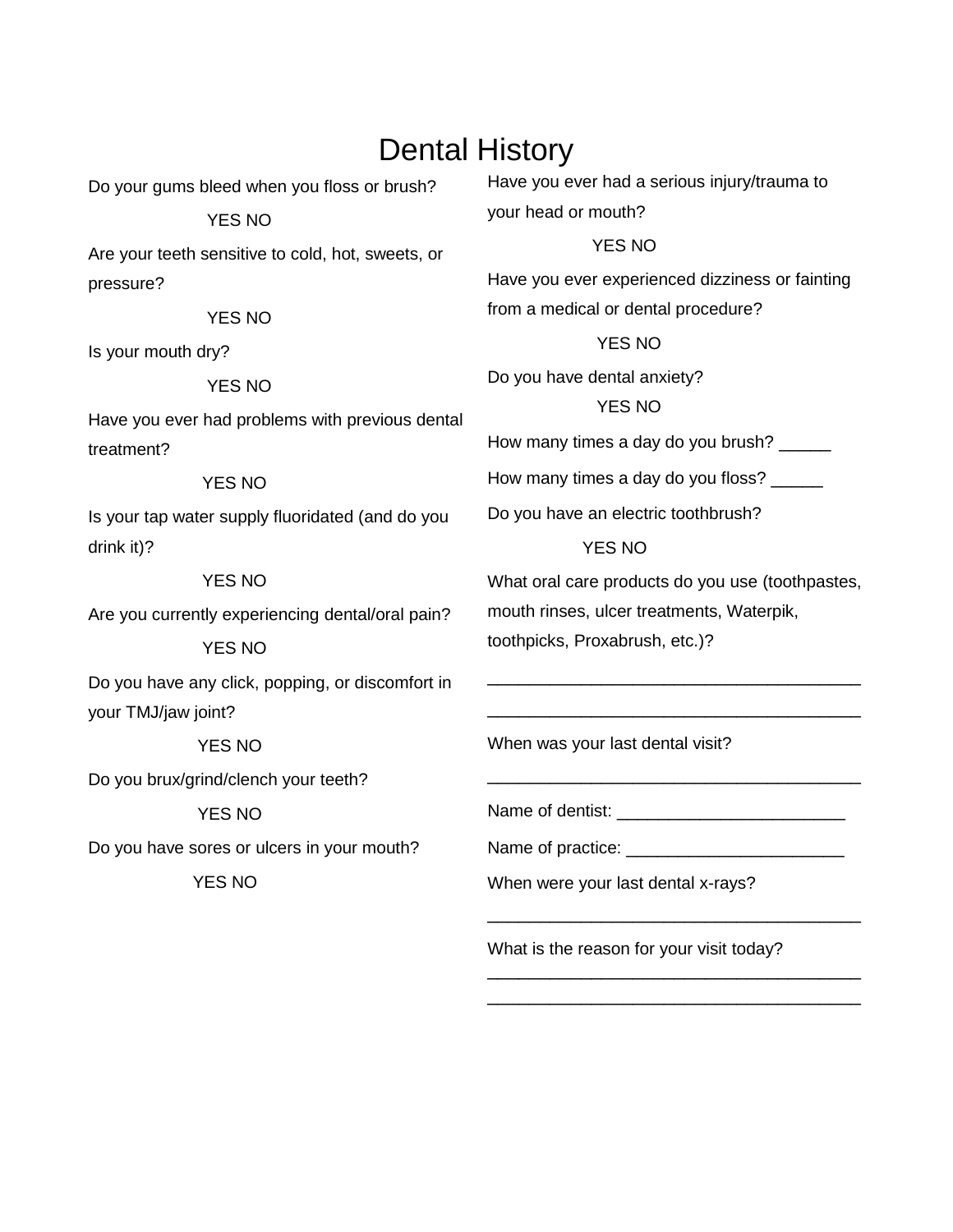# Medical History

Please mark YES or NO if you have ever been diagnosed with any of the following conditions:

| YES NO Angina<br><b>YES NO</b><br><b>YES NO Stroke</b><br>YES NO Anemia<br><b>YES NO Arthritis</b><br>YES NO Asthma<br><b>YES NO</b><br>YES NO | <b>YES NO</b> Cardiovascular/heart diseases<br><b>YES NO</b> Heart attack<br><b>YES NO</b> Heart murmur<br>YES NO Congenital heart problems<br>YES NO Damaged heart valves<br><b>YES NO</b> Artificial heart valve<br><b>YES NO Endocarditis</b><br><b>YES NO</b> Rheumatic fever<br>YES NO Mitral valve prolapse<br>Heart surgery<br>YES NO Low blood pressure<br>YES NO High blood pressure<br><b>YES NO Pacemaker</b><br>YES NO Abnormal/excess bleeding<br>YES NO Hemophilia<br>YES NO AIDS or HIV<br><b>YES NO Bronchitis</b><br>YES NO Emphysema<br>Cancer/chemotherapy/radiation<br>Diabetes Type I or II<br><b>YES NO</b> Eating disorder<br><b>YES NO</b> Gastrointestinal disease | YES NO<br><b>YES NO</b><br>Allergies:<br><b>YES NO Sulfite</b><br>YES NO Aspirin<br><b>YES NO Penicillin</b><br><b>YES NO Opioids</b><br><b>YES NO Latex</b><br><b>YES NO Metals</b> | YES NO Glaucoma<br>YES NO Hepatitis or liver disease<br>Epilepsy<br><b>YES NO</b> Fainting or seizures<br><b>YES NO</b> Neurological disorders<br>YES NO Sleep disorders<br>Mental health disorders<br>YES NO Kidney problems<br><b>YES NO Osteoporosis</b><br><b>YES NO</b> Sexually transmitted disease<br>YES NO Joint replacement<br>Other conditions not listed above:<br><b>YES NO Local Anesthetics (caines)</b> |
|------------------------------------------------------------------------------------------------------------------------------------------------|---------------------------------------------------------------------------------------------------------------------------------------------------------------------------------------------------------------------------------------------------------------------------------------------------------------------------------------------------------------------------------------------------------------------------------------------------------------------------------------------------------------------------------------------------------------------------------------------------------------------------------------------------------------------------------------------|--------------------------------------------------------------------------------------------------------------------------------------------------------------------------------------|-------------------------------------------------------------------------------------------------------------------------------------------------------------------------------------------------------------------------------------------------------------------------------------------------------------------------------------------------------------------------------------------------------------------------|
|                                                                                                                                                |                                                                                                                                                                                                                                                                                                                                                                                                                                                                                                                                                                                                                                                                                             |                                                                                                                                                                                      |                                                                                                                                                                                                                                                                                                                                                                                                                         |
|                                                                                                                                                |                                                                                                                                                                                                                                                                                                                                                                                                                                                                                                                                                                                                                                                                                             |                                                                                                                                                                                      |                                                                                                                                                                                                                                                                                                                                                                                                                         |
|                                                                                                                                                |                                                                                                                                                                                                                                                                                                                                                                                                                                                                                                                                                                                                                                                                                             |                                                                                                                                                                                      | <b>YES NO Benzodiazepines</b>                                                                                                                                                                                                                                                                                                                                                                                           |
|                                                                                                                                                | YES NO Reflux/heartburn                                                                                                                                                                                                                                                                                                                                                                                                                                                                                                                                                                                                                                                                     |                                                                                                                                                                                      | YES NO Other (list or explain):                                                                                                                                                                                                                                                                                                                                                                                         |
| <b>YES NO</b>                                                                                                                                  | Thyroid problems                                                                                                                                                                                                                                                                                                                                                                                                                                                                                                                                                                                                                                                                            |                                                                                                                                                                                      |                                                                                                                                                                                                                                                                                                                                                                                                                         |
| <b>YES NO Stroke</b>                                                                                                                           |                                                                                                                                                                                                                                                                                                                                                                                                                                                                                                                                                                                                                                                                                             |                                                                                                                                                                                      |                                                                                                                                                                                                                                                                                                                                                                                                                         |
|                                                                                                                                                |                                                                                                                                                                                                                                                                                                                                                                                                                                                                                                                                                                                                                                                                                             |                                                                                                                                                                                      |                                                                                                                                                                                                                                                                                                                                                                                                                         |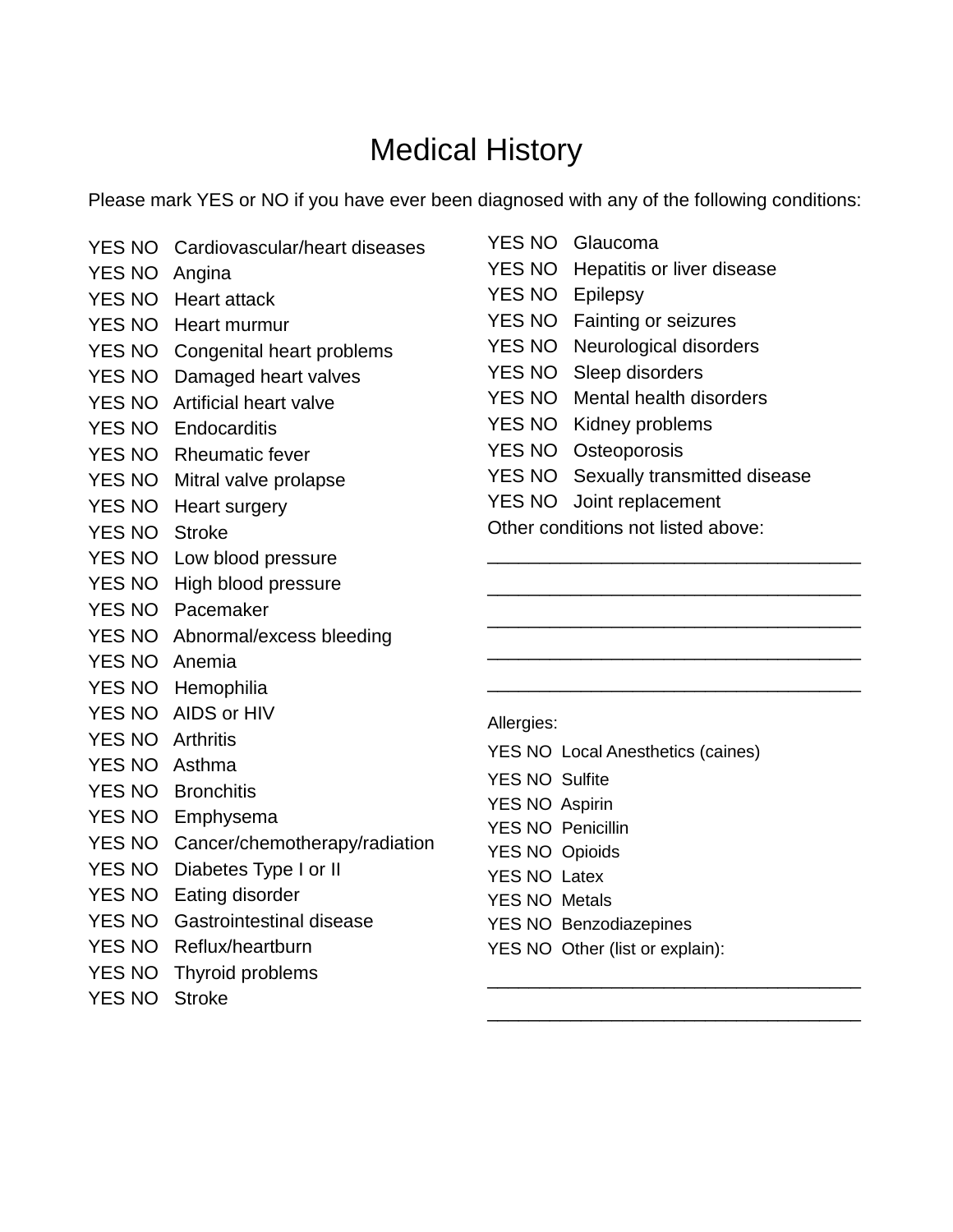# Medical History

Has a doctor ever told you that you need to premedicate before a dental procedure? YES NO

YES NO

Do you drink alcohol? YES NO

supplemental products:

Amount:

Have you ever experienced drug or alcohol abuse?

YES NO

Have you been hospitalized in the last 5 years? YES NO

List all current medications and dosages below.

Include prescription, over the counter, and any

\_\_\_\_\_\_\_\_\_\_\_\_\_\_\_\_\_\_\_\_\_\_\_\_\_\_\_\_\_\_\_\_\_\_\_\_

\_\_\_\_\_\_\_\_\_\_\_\_\_\_\_\_\_\_\_\_\_\_\_\_\_\_\_\_\_\_\_\_\_\_\_\_

\_\_\_\_\_\_\_\_\_\_\_\_\_\_\_\_\_\_\_\_\_\_\_\_\_\_\_\_\_\_\_\_\_\_\_\_

\_\_\_\_\_\_\_\_\_\_\_\_\_\_\_\_\_\_\_\_\_\_\_\_\_\_\_\_\_\_\_\_\_\_\_\_

\_\_\_\_\_\_\_\_\_\_\_\_\_\_\_\_\_\_\_\_\_\_\_\_\_\_\_\_\_\_\_\_\_\_\_\_

\_\_\_\_\_\_\_\_\_\_\_\_\_\_\_\_\_\_\_\_\_\_\_\_\_\_\_\_\_\_\_\_\_\_\_\_

Explain: \_\_\_\_\_\_\_\_\_\_\_\_\_\_\_\_\_\_\_\_\_\_\_\_\_\_

Have you ever taken bisphosphonates or RANKL inhibiting drugs like FOSAMAX, Boniva, Zometa, Prolia, XGEVA, or others? YES NO

Do you use tobacco products? YES NO

Are you currently pregnant?

Number of weeks:

Are you currently breast feeding? YES NO

Do you use any recreational drugs? YES NO

Is there anything not covered by this form that you would like the doctor to be aware of?:

\_\_\_\_\_\_\_\_\_\_\_\_\_\_\_\_\_\_\_\_\_\_\_\_\_\_\_\_\_\_\_\_\_\_\_\_\_\_\_\_\_\_\_\_\_\_\_\_\_\_\_\_\_\_\_\_\_\_\_\_\_\_\_\_\_\_\_\_\_\_\_\_\_\_

\_\_\_\_\_\_\_\_\_\_\_\_\_\_\_\_\_\_\_\_\_\_\_\_\_\_\_\_\_\_\_\_\_\_\_\_\_\_\_\_\_\_\_\_\_\_\_\_\_\_\_\_\_\_\_\_\_\_\_\_\_\_\_\_\_\_\_\_\_\_\_\_\_\_

\_\_\_\_\_\_\_\_\_\_\_\_\_\_\_\_\_\_\_\_\_\_\_\_\_\_\_\_\_\_\_\_\_\_\_\_\_\_\_\_\_\_\_\_\_\_\_\_\_\_\_\_\_\_\_\_\_\_\_\_\_\_\_\_\_\_\_\_\_\_\_\_\_\_

\_\_\_\_\_\_\_\_\_\_\_\_\_\_\_\_\_\_\_\_\_\_\_\_\_\_\_\_\_\_\_\_\_\_\_\_\_\_\_\_\_\_\_\_\_\_\_\_\_\_\_\_\_\_\_\_\_\_\_\_\_\_\_\_\_\_\_\_\_\_\_\_\_\_

By signing here, I certify that I am the patient, or a representative of the patient authorized to provide the information on this form. I understand all the questions on this form and this information has been filled out with no omissions. I will not hold Carrboro Family Dentistry responsible for complications arising from omissions or errors on this form.

Signature: \_\_\_\_\_\_\_\_\_\_\_\_\_\_\_\_\_\_\_\_\_\_\_\_\_\_\_\_\_\_\_\_\_\_\_\_\_\_\_\_ Date: \_\_\_\_\_\_\_\_\_\_\_\_\_\_\_\_\_\_\_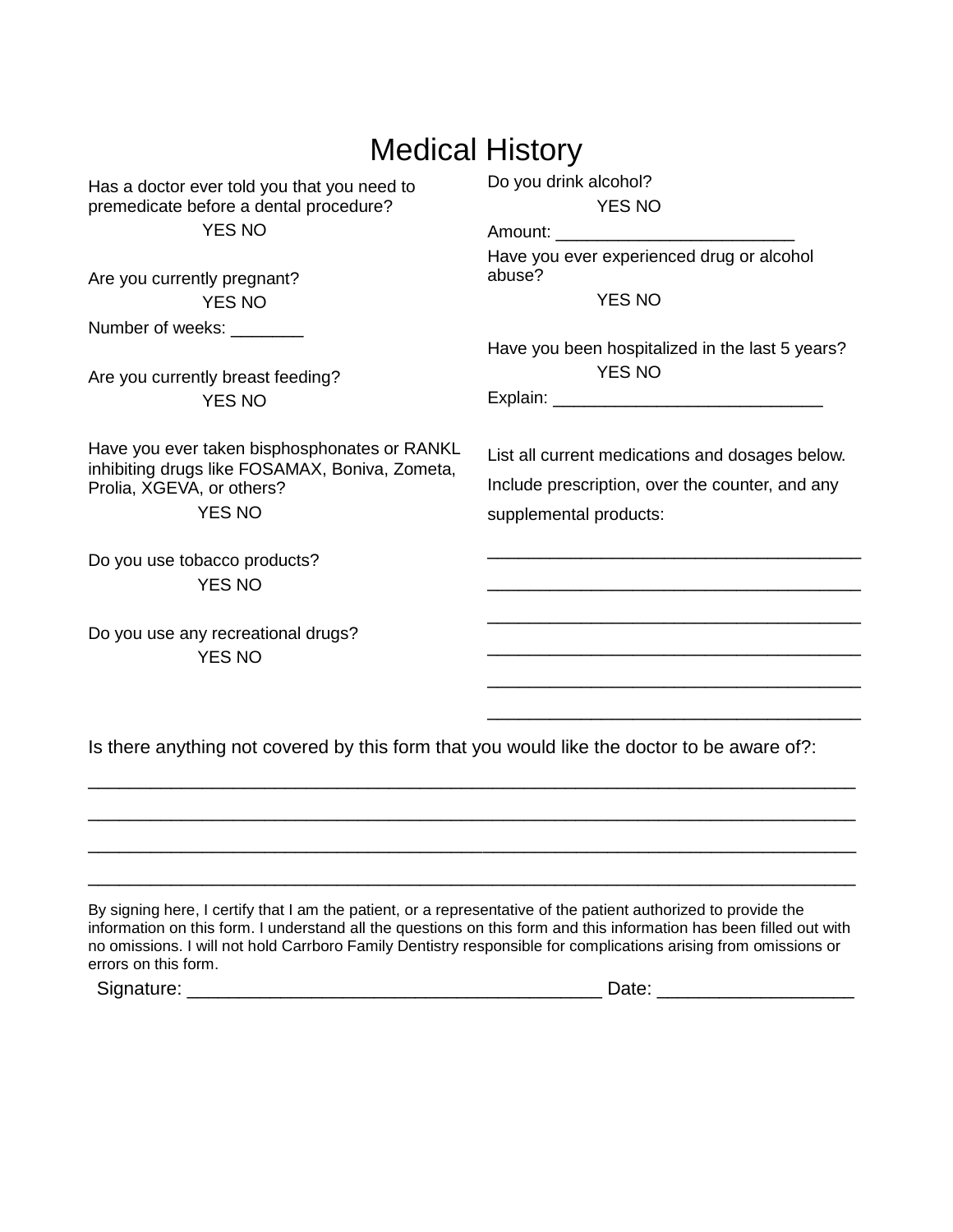# **Notice of Privacy Practices**

Carrboro Family Dentistry Adam J. Sturdevant, DDS, PA 610 Jones Ferry Road, Suite #206 Carrboro, NC 27510 919-929-5160 [CarrboroFamilyDentistry@gmail.com](mailto:CarrboroFamilyDentistry@gmail.com) CarrboroFamilyDentistry.com

This notice describes how medical information about you may be used and disclosed and how you can get access to this information. **Please review it carefully.**

#### LAYERED SUMMARY Your Rights

You have the right to:

- Get a copy of your paper or electronic medical record
- Correct your paper or electronic medical record
- Request confidential communication
- Ask us to limit the information we share
- Get a list of those with whom we've shared your information
- Get a copy of this privacy notice
- Choose someone to act for you
- File a complaint if you believe your privacy rights have been violated

#### **Your Choices**

You have some choices in the way that we use and share information as we:

- Tell family and friends about your condition
- Provide disaster relief
- Include you in a hospital directory
- Provide mental health care
- Market our services and sell your information
- Raise funds

#### **Our Uses and Disclosures**

We may use and share your information as we:

- **•** Treat you
- **•** Run our organization
- **•** Bill for your services
- **•** Help with public health and safety issues
- **•** Do research
- **•** Comply with the law
- **•** Respond to organ and tissue donation requests
- **•** Work with a medical examiner or funeral director
- **•** Address workers' compensation, law enforcement, and other government requests
- **•** Respond to lawsuits and legal actions

#### **Your Rights**

**When it comes to your health information, you have certain rights.** This section explains your rights and some of our responsibilities to help you.

**Get an electronic or paper copy of your medical record** 

- **•** You can ask to see or get an electronic or paper copy of your medical record and other health information we have about you. Ask us how to do this.
- **•** We will provide a copy or a summary of your health information, usually within 30 days of your request. We may charge a reasonable, cost-based fee.

#### **Ask us to correct your medical record**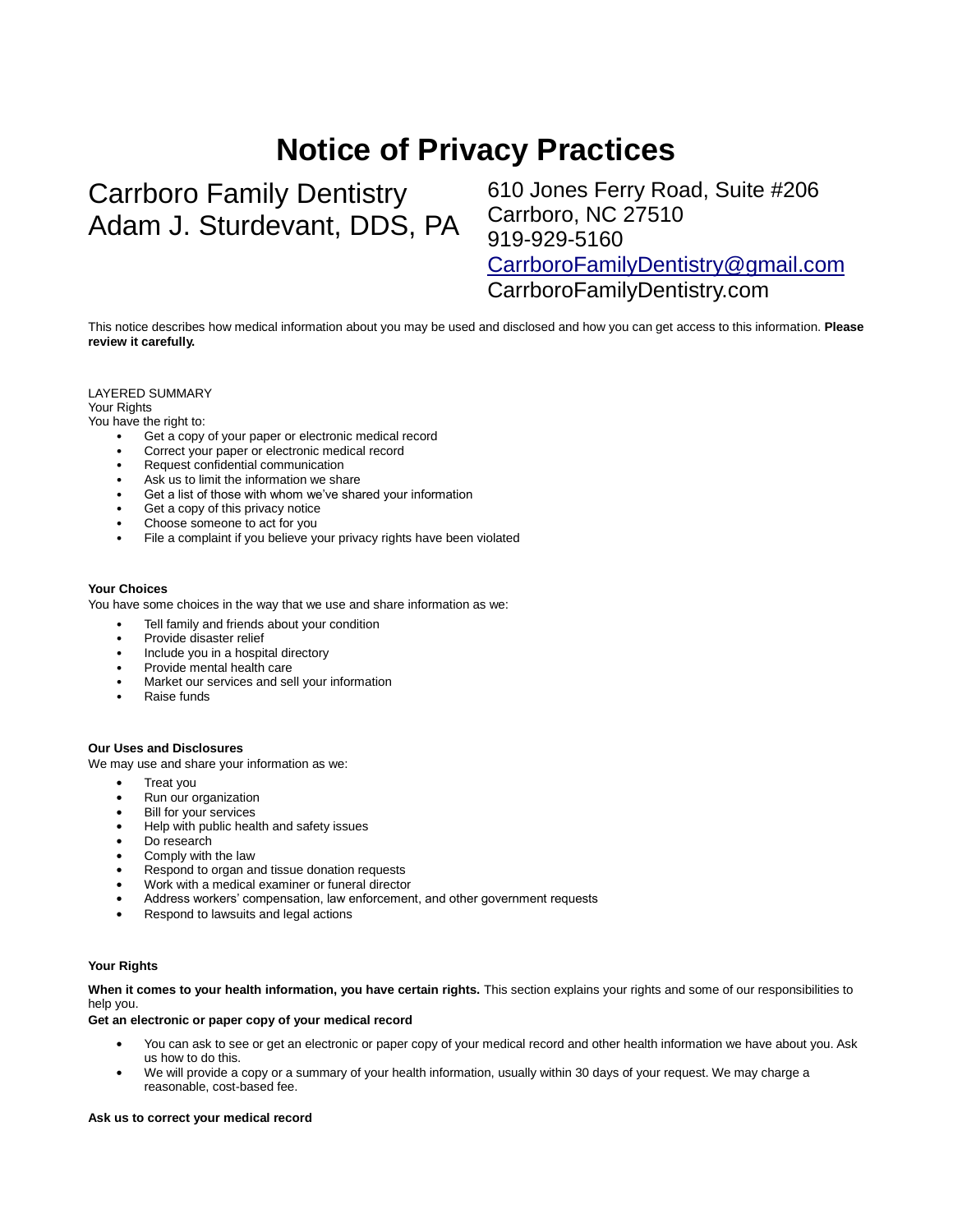- **•** You can ask us to correct health information about you that you think is incorrect or incomplete. Ask us how to do this.
- **•** We may say "no" to your request, but we'll tell you why in writing within 60 days.

#### **Request confidential communications**

- You can ask us to contact you in a specific way (for example, home or office phone) or to send mail to a different address.
- We will say "yes" to all reasonable requests.

#### **Ask us to limit what we use or share**

- You can ask us not to use or share certain health information for treatment, payment, or our operations. We are not required to agree to your request, and we may say "no" if it would affect your care.
- If you pay for a service or health care item out-of-pocket in full, you can ask us not to share that information for the purpose of payment or our operations with your health insurer. We will say "yes" unless a law requires us to share that information.

#### **Get a list of those with whom we've shared information**

- You can ask for a list (accounting) of the times we've shared your health information for six years prior to the date you ask, who we shared it with, and why.
- We will include all the disclosures except for those about treatment, payment, and health care operations, and certain other disclosures (such as any you asked us to make). We'll provide one accounting a year for free but will charge a reasonable, costbased fee if you ask for another one within 12 months.

#### **Get a copy of this privacy notice**

You can ask for a paper copy of this notice at any time, even if you have agreed to receive the notice electronically. We will provide you with a paper copy promptly.

#### **Choose someone to act for you**

- If you have given someone medical power of attorney or if someone is your legal guardian, that person can exercise your rights and make choices about your health information.
- We will make sure the person has this authority and can act for you before we take any action.

#### **File a complaint if you feel your rights are violated**

- You can complain if you feel we have violated your rights by contacting us using the information on page 1.
- You can file a complaint with the U.S. Department of Health and Human Services Office for Civil Rights by sending a letter to 200 Independence Avenue, S.W., Washington, D.C. 20201, calling 1-877-696-6775, or visiting
- **www.hhs.gov/ocr/privacy/hipaa/complaints/.** • We will not retaliate against you for filing a complaint.

#### **Your Choices**

**For certain health information, you can tell us your choices about what we share.** If you have a clear preference for how we share your information in the situations described below, talk to us. Tell us what you want us to do, and we will follow your instructions. In these cases, you have both the right and choice to tell us to:

- Share information with your family, close friends, or others involved in your care
- Share information in a disaster relief situation
- Include your information in a hospital directory

*If you are not able to tell us your preference, for example if you are unconscious, we may go ahead and share your information if we believe it is in your best interest. We may also share your information when needed to lessen a serious and imminent threat to health or safety.*

In these cases we never share your information unless you give us written permission:

- Marketing purposes
- Sale of your information
- Most sharing of psychotherapy notes

In the case of fundraising:

• We may contact you for fundraising efforts, but you can tell us not to contact you again.

#### **Our Uses and Disclosures**

#### **How do we typically use or share your health information?**

We typically use or share your health information in the following ways. **Treat you**

We can use your health information and share it with other professionals who are treating you.

*Example: A doctor treating you for an injury asks another doctor about your overall health condition.*

#### **Run our organization**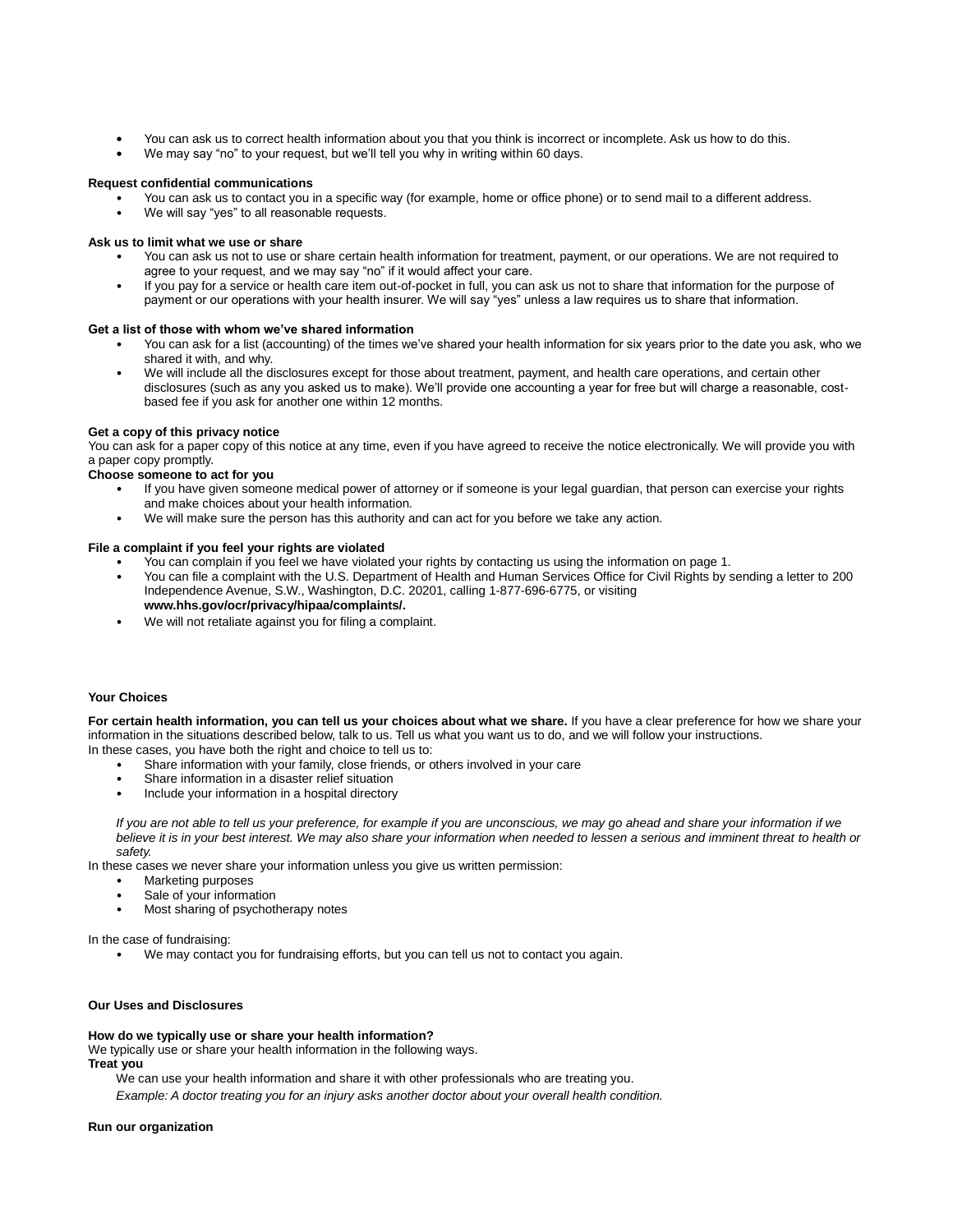We can use and share your health information to run our practice, improve your care, and contact you when necessary. *Example: We use health information about you to manage your treatment and services.* 

#### **Bill for your services**

We can use and share your health information to bill and get payment from health plans or other entities.

*Example: We give information about you to your health insurance plan so it will pay for your services.* 

#### How else can we use or share your health information?

We are allowed or required to share your information in other ways – usually in ways that contribute to the public good, such as public health and research. We have to meet many conditions in the law before we can share your information for these purposes. For more information see: [www.hhs.gov/ocr/privacy/hipaa/understanding/consumers/index.html](http://www.hhs.gov/ocr/privacy/hipaa/understanding/consumers/index.html)**.**

#### **Help with public health and safety issues**

We can share health information about you for certain situations such as:

- Preventing disease
- Helping with product recalls
- Reporting adverse reactions to medications
- Reporting suspected abuse, neglect, or domestic violence
- Preventing or reducing a serious threat to anyone's health or safety

#### **Do research**

We can use or share your information for health research.

#### **Comply with the law**

We will share information about you if state or federal laws require it, including with the Department of Health and Human Services if it wants to see that we're complying with federal privacy law.

#### **Respond to organ and tissue donation requests**

We can share health information about you with organ procurement organizations.

**Work with a medical examiner or funeral director**

We can share health information with a coroner, medical examiner, or funeral director when an individual dies.

#### **Address workers' compensation, law enforcement, and other government requests**

We can use or share health information about you:

- For workers' compensation claims
- For law enforcement purposes or with a law enforcement official
- With health oversight agencies for activities authorized by law
- For special government functions such as military, national security, and presidential protective services

#### **Respond to lawsuits and legal actions**

We can share health information about you in response to a court or administrative order, or in response to a subpoena.

#### **Our Responsibilities**

- We are required by law to maintain the privacy and security of your protected health information.
- We will let you know promptly if a breach occurs that may have compromised the privacy or security of your information.
- We must follow the duties and privacy practices described in this notice and give you a copy of it.
- We will not use or share your information other than as described here unless you tell us we can in writing. If you tell us we can, you may change your mind at any time. Let us know in writing if you change your mind.

For more information see[: www.hhs.gov/ocr/privacy/hipaa/understanding/consumers/noticepp.html](http://www.hhs.gov/ocr/privacy/hipaa/understanding/consumers/noticepp.html)**.**

Changes to the Terms of this Notice

**We can change the terms of this notice, and the changes will apply to all information we have about you. The new notice will be available upon request, in our office, and on our web site.**

EFFECTIVE DATE: April 14, 2003, UPDATED: August 8, 2018